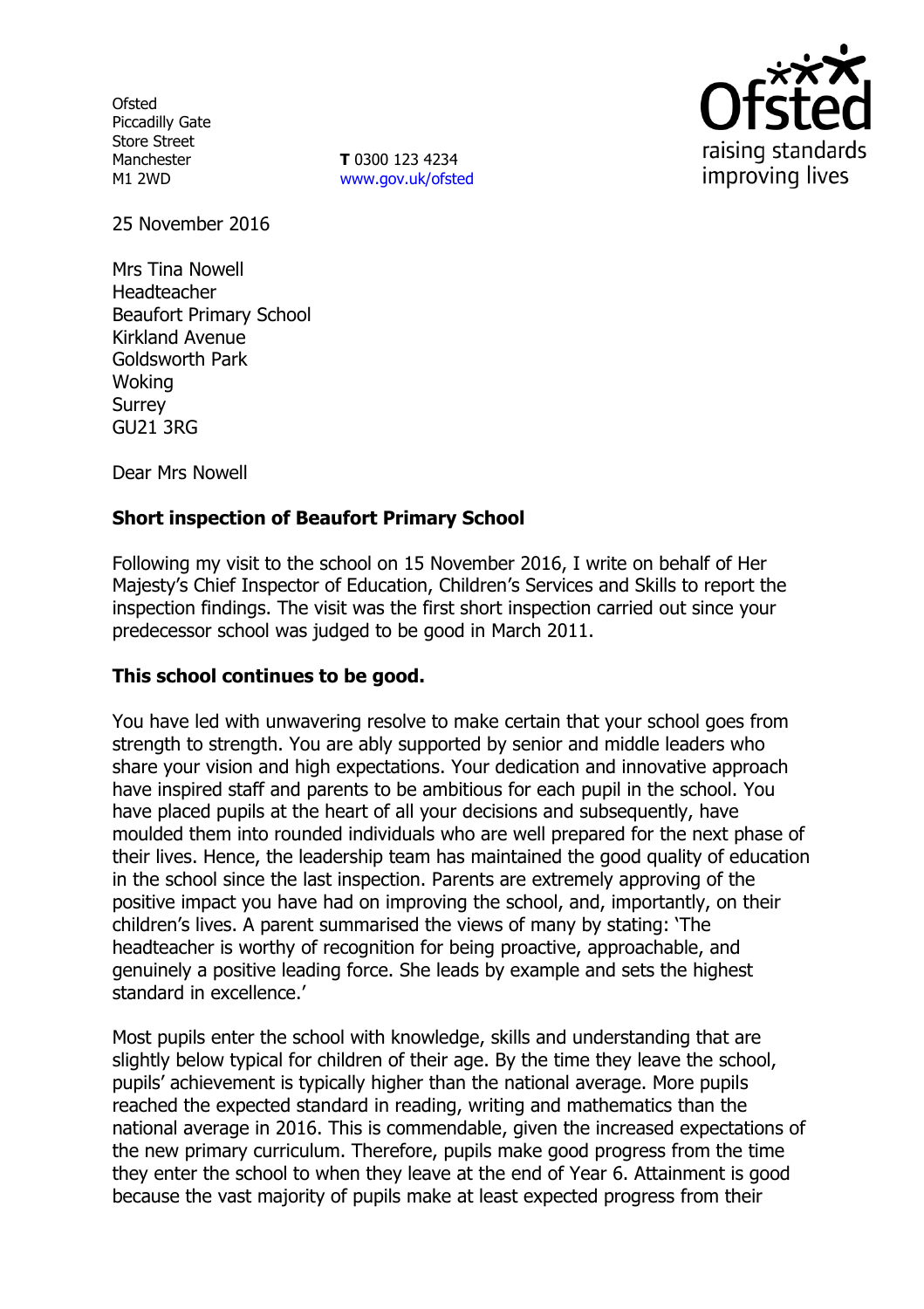

different starting points. You and your staff team have successfully supported the least able pupils to make accelerated progress in all key stages to catch up with their classmates. This year, the proportion of pupils reaching the highest levels of attainment, known as greater depth, by the end of key stage 1 was low compared with the national average, despite this being an area for improvement identified by the school. Too few pupils of prior higher or middle ability made enough progress to reach greater depth, especially in writing and mathematics. You are determined to enable more pupils, especially those who are middle ability, to reach greater depth. Already, there are encouraging signs that your high expectations will come to fruition.

You know the strengths of your school extremely well. You quickly identify areas of the school's work that could be better and put plans in place to address them. As a result, you have propelled improvement since the last inspection which was before your school became an academy. Nevertheless, you and your staff have worked diligently to meet the recommendations within the previous report. As a result, the proportion of pupils who reach the expected standard in mathematics is above the national average. Pupils throughout the school take ownership of their own learning and know how to improve their work in English and mathematics. Feedback provided to pupils in these subjects enables them to identify what they need to improve and plan their next steps. This same level of pupil participation and highquality feedback from teachers, in line with the school's policy, now needs to deepen pupils' knowledge, skills and understanding in a wider range of subjects, such as history and geography, to increase the progress that they make.

Your focus on improving reading and writing in the early years has paid dividends. The improvement in the proportion of children reaching a good level of development by the end of Reception Year has been impressive. This upward trajectory has continued this year. For the second year running, the proportion of children reaching a good level of development is above the national average, including in reading, writing and mathematics.

Attendance is above the national average and has been for a number of years. This is because school leaders have worked resolutely to ensure that pupils attend school every day and have communicated this expectation to parents. You have worked hard to create an environment in which pupils feel at the heart of everything you do, and therefore enjoy coming to school. A very small number of pupils take too many days off school. Sometimes this is through no fault of their own. Nonetheless, you have been diligent in your work to support families and seek external advice to find solutions when attendance is potentially a barrier to learning.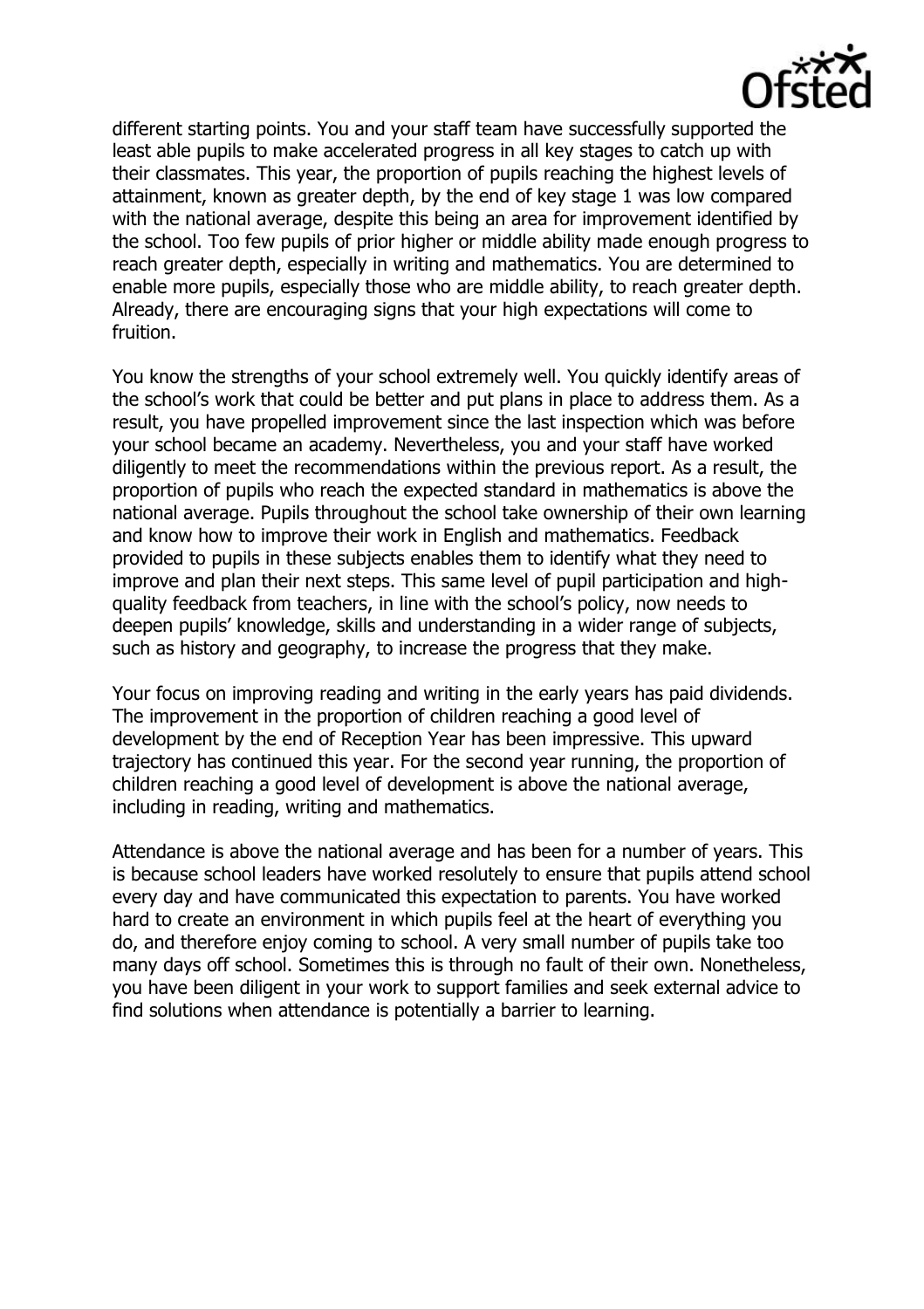

## **Safeguarding is effective.**

Leaders, and in particular the deputy headteacher, have ensured that all safeguarding arrangements are very effective, and records are detailed and of high quality. This is underpinned by the depth of knowledge staff have about all pupils, who are nurtured and cloaked in care. Leaders work closely with other professionals to provide high-quality support for pupils who need additional help to access learning.

Thorough checks are made on adults when they work or volunteer at the school. All staff have completed appropriate training according to their responsibilities. This includes training on safeguarding issues, such as child sexual exploitation, that reflects the most recent statutory guidance and legislation.

The school works closely with parents to ensure that pupils participate in as many activities as possible and achieve well in their learning. Equality of opportunity is central to the school's culture. The school is working towards achieving the Rights Respecting Award, and so pupils are very aware of their own rights within the school and beyond. They feel valued. Parents categorically believe that their children are well cared for, safe and respected, one stating: 'What is special about the school is the empowerment, respect and positivity shown to the children; they put them first and parents are put at ease.' The school's own ethos and practice promote British values and pupils are well prepared for life in modern Britain.

Pupils say that they feel safe and are taught how to keep themselves safe through learning how to express opinions and make choices, and through self-advocacy. In addition, they are supported to understand how to use the internet safely. Pupils feel listened to and are confident that adults will deal with any issues that may arise. They have a very clear understanding of what constitutes bullying and are adamant that it is very rare and that if it does happen, the staff will sort it out.

# **Inspection findings**

■ Pupils' behaviour is exemplary. Pupils are kind, courteous and empathetic. Their attitudes in lessons reflect the school's values to 'aspire, believe and achieve', because they take ownership of their learning and challenge themselves to make progress in lessons. They have an intrinsic desire to do well because the school has fostered a growth mind-set as the nucleus for learning. Pupils know that they can develop their own brain's capacity to learn and to solve problems. Consequently, they are resilient and persevere, and possess a 'can do' attitude. Parents speak enthusiastically of the fact that their children talk about 'growing their brains' when they are at school.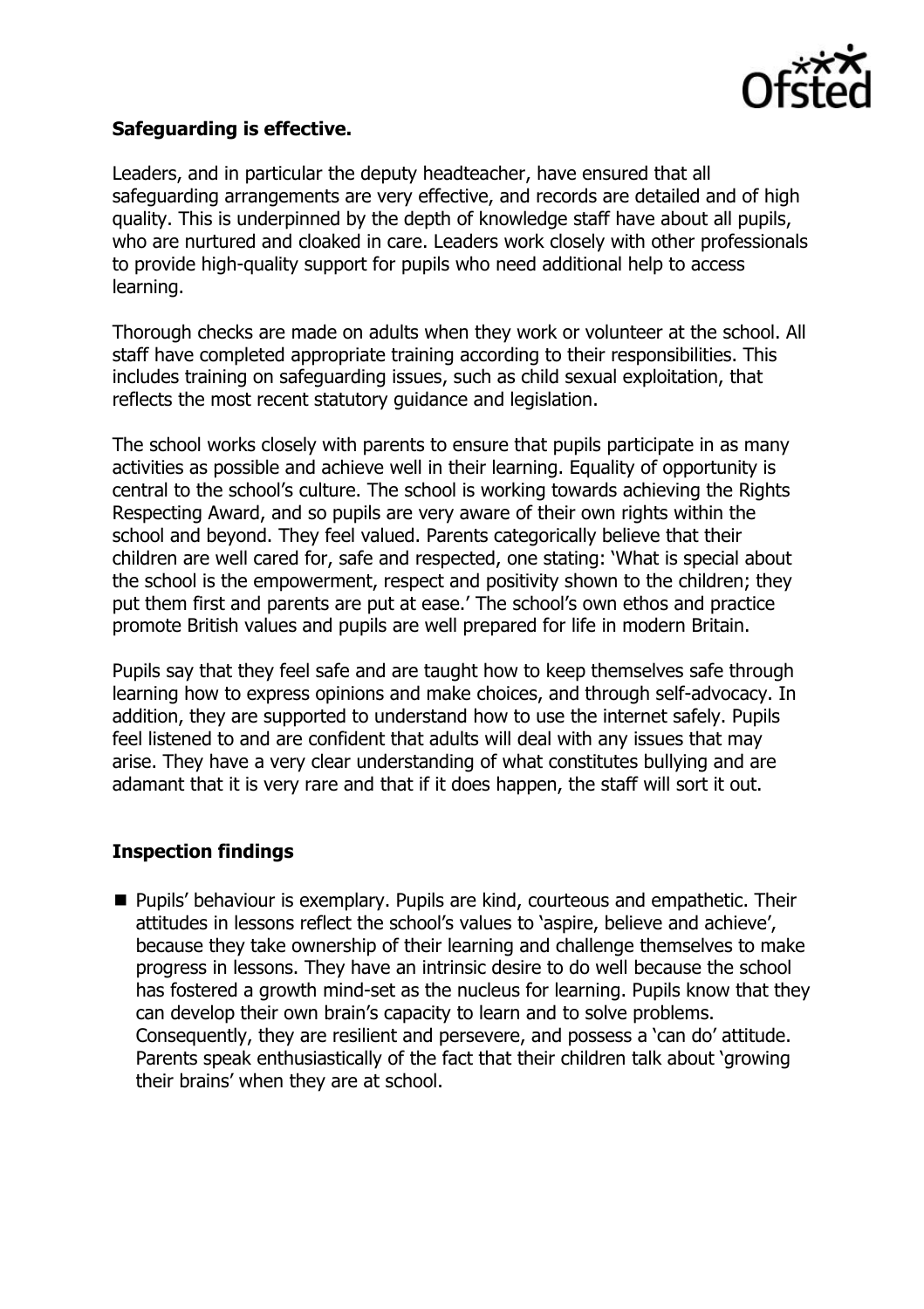

- You have worked hard to raise the standard of teaching throughout the school. As a result, the quality of teaching is consistently good. Learning is personalised well to the specific needs of pupils, and because of this, pupils are challenged, including those who are the most able. Staff consistently demonstrate high expectations and promote pupils' independence. Nearly all parents feel that their children are taught well and appreciate the way that teachers and teaching assistants inspire their children to have fun in their learning. A parent used a lovely phrase to express their views, simply saying that, each teacher 'brings their own sparkle to the lives of children'.
- $\blacksquare$  The leadership of the early years is very strong. The early years lead knows the strengths and weaknesses of the provision in impressive detail. She is quick to address areas for development and puts in place plans that make a difference. For example, although boys have made good progress in their writing, too few have reached a good level of development in the past. This year, the proportion of boys who have reached the expected ability in writing for their age is above the national average.
- From below-average starting points, children make strong progress during Reception Year. This is because children have access to a range of highly stimulating activities that facilitate development in all areas of their learning. For example, during this inspection, children used an extensive range of materials to decorate Elmer the elephant, repeating patterns and colouring by numbers. Outside, children pretended to deliver pizzas, made in the mud kitchen, to customers at the handsome price of £2 each.
- Children in the early years demonstrate splendid attitudes to learning and each other because adults are effective role models and have high expectations of children's behaviour. Subsequently, children's behaviour is exemplary. Children communicate with confidence and articulacy and are excited to share their learning. One child shared her work with me and then set about making it 'bigger, brighter and better'. This is the start of children's journey towards being able to improve their own learning. Children are well equipped for their onward journey to Year 1.
- Pupils are taught the early stages of reading highly effectively. Thus, nearly all pupils reach the expected standard in the phonics screening check by the end of Year 1. Leaders continue to support the very few pupils who find phonics tricky, and where possible, to reach the expected standard by the following year. Pupils use their phonics to read unfamiliar words and to help them with their spelling. In mathematics, a pupil tenaciously persisted in applying their phonics to read 'bridging', a word within the learning objective for the lesson. The school fosters a love of reading, and because of the solid foundation pupils receive, they make tremendous progress and achieve well.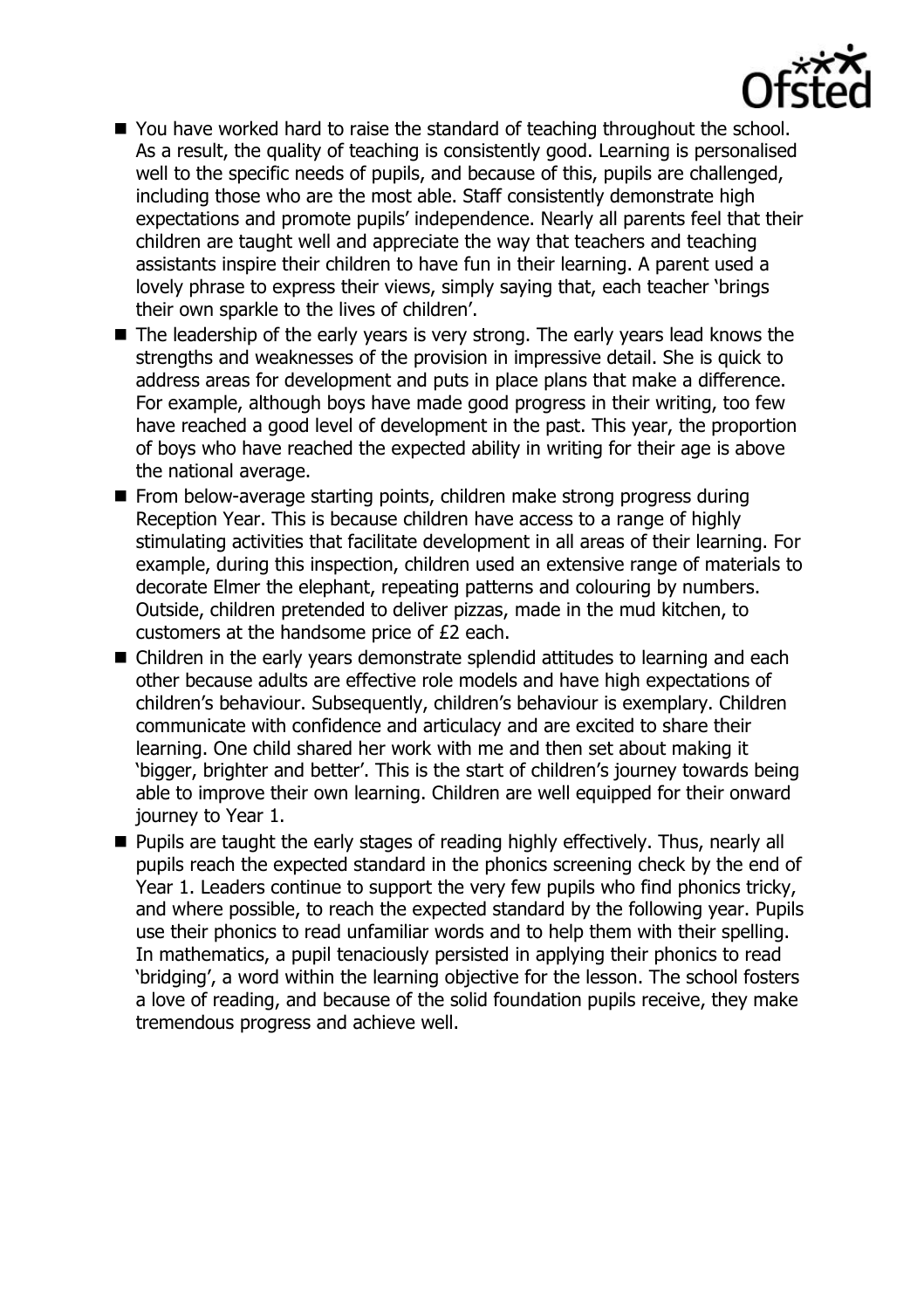

- Work in books shows the wide range of vocabulary and punctuation used by pupils in their writing. Pupils have secure grammatical knowledge because it is taught well across the school. After completing a 'cold write' independently, pupils are given feedback from teachers about how to improve their writing. Using this, they practise their skills until the 'warm write' demonstrates the progress they have made. This provides momentum in pupils' learning. The most able pupils demonstrate that they write with an audience in mind, creating imaginative settings. For example, an older pupil wrote: 'Max woke with a start. What had woken him up? Sirens, which were placed near his house, wailed across his bare and empty room.'
- **Pupils acquire mathematical concepts progressively across the school. The** consistent approach to the teaching of mathematics has resulted in more opportunities for pupils to reason and problem solve. Leaders have been proactive in raising pupils' achievement in mathematics to meet the higher expectations of the primary curriculum. Pupils work their way through 'learning ladders', making progress at their own rate. No pupil spends too much time repeating the same mathematical calculations. Continual assessment by teachers and by pupils means that work is generally well matched to pupils' ability.
- The curriculum is broad and enriched by exciting trips and activities that enhance pupils' learning. Frequent visitors to the school help to bring learning to life, particularly relating to different cultures and faiths. Consequently, pupils enjoy their learning. A parent reflected upon this, saying that his son 'comes home every day bursting with what he has done and has loved every minute'. Key stage 2 pupils have the opportunity to learn a range of subjects to greater depth than younger pupils. They are applying their English skills to enhance their work in other subjects, thereby improving the progress that they make. However, even more opportunities should be provided for pupils in key stages 1 and 2 to practise their English and mathematical skills in a wide range of subjects. Pupils in key stage 1 do not study the wide range of subjects in sufficient depth to make certain that they secure the best outcomes of which they are capable.
- The most able pupils are challenged because work is closely matched to their needs. Evidence in pupils' work shows that learning is tailored to help them think more deeply and apply what they know in a range of ways, especially in mathematics where they work through 'learning ladders' towards mathematics mastery, at a pace that suits their needs. The most able pupils told me that learning was never too easy for them.
- $\blacksquare$  The additional government funding, known as the pupil premium, is allocated effectively to ensure that disadvantaged pupils make good progress from their various starting points. The school's effective work in this area is underpinned by the acute knowledge that staff have of each pupil's needs. The most able disadvantaged pupils receive work that challenges them in English and mathematics and consequently achieve as well as their most-able classmates. As with other pupils in the school, few prior middle-attaining disadvantaged pupils, especially in key stage 1, make enough progress to reach the highest levels of attainment, particularly in writing and mathematics.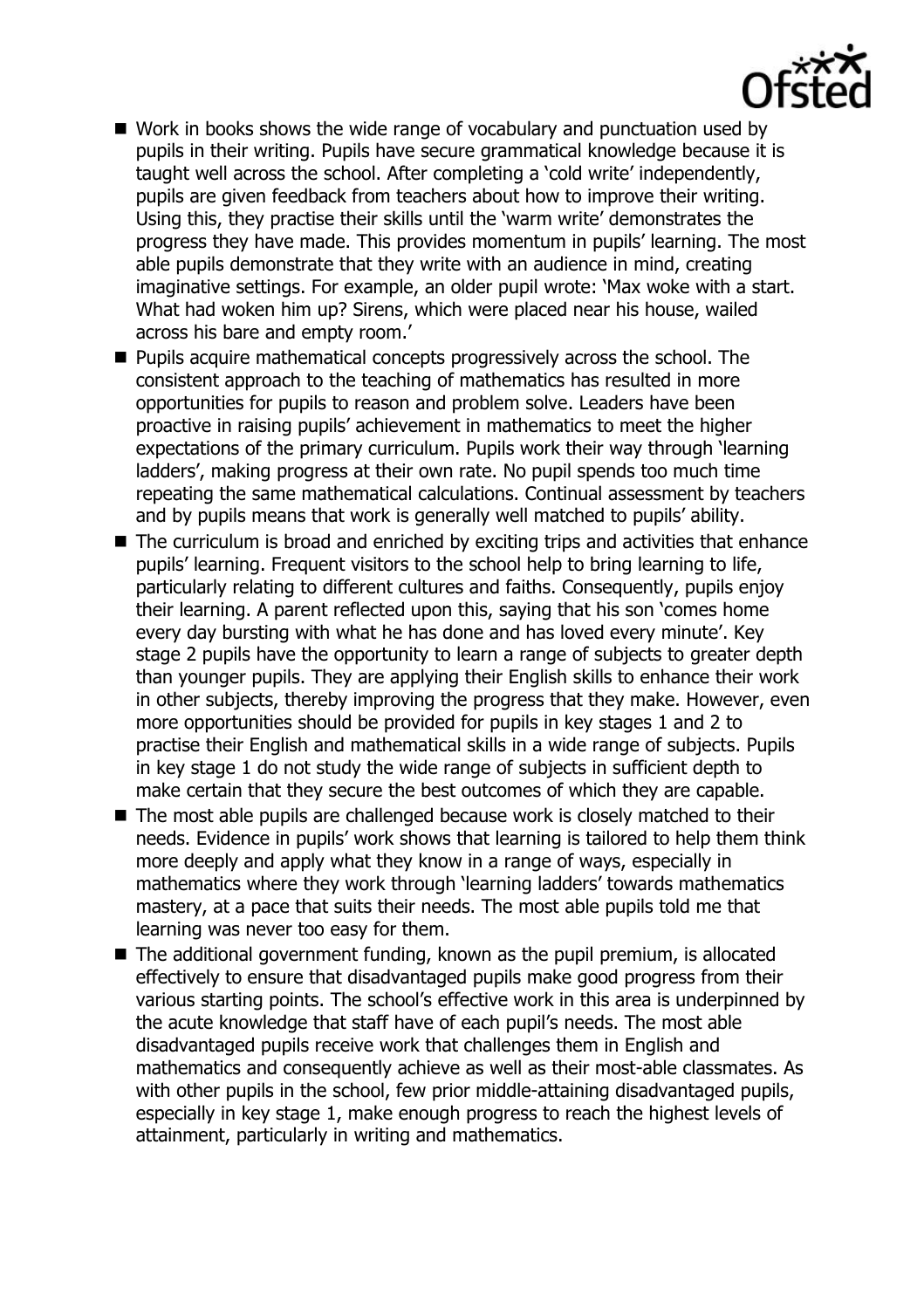

- Pupils who have special educational needs and/or disabilities are well supported because the special educational needs coordinator knows each child very well and makes sure that staff are trained effectively to increase their expertise in supporting this vulnerable group of pupils. Additional support provided to pupils makes a positive difference to their well-being, ability to access learning and the progress that they make. Parents are very complimentary overall about the support and guidance that their children receive.
- $\blacksquare$  Parents are overwhelmingly positive about the school and your leadership. They express the happiness they feel with the quality of teaching and the progress that their children make. They particularly value the caring and nurturing environment that the school provides, which ensures that their children are happy to attend school. Parents feel welcome and say that all staff are approachable. They recognise the dedication of staff towards their children. Nearly all parents are proud that their children attend your school. A Year 6 parent summed up their feelings by saying: 'We would like to say a big thankyou to all the staff that have helped us to educate and raise our children.'
- $\blacksquare$  The governing body adds to the capacity of the school to continue its drive towards becoming an outstanding school. School leaders have been instrumental and proactive in seeking challenge and support from governors and ensuring that governors are clear about their roles. Consequently, the governing body has evolved to become a strategically driven part of the leadership team that shares leaders' ambitions for the pupils in its care. Some governors are new to their roles and feel well supported to undertake their responsibilities.
- You have utilised your partnerships with other schools under the 'umbrella trust' to seek ways to improve the school and validate your own self-evaluation of the school's effectiveness. Through this partnership, you have also made certain that the school's judgements about how well pupils are achieving are correct. You effectively engage with the local authority to ensure that the school is outward looking and to gain additional insight into the strengths of the school and areas for further improvement.

# **Next steps for the school**

Leaders and those responsible for governance should:

- $\blacksquare$  increase the proportion of pupils who make more than expected progress, especially middle-attaining pupils, so that even more pupils achieve greater depth by the end of each key stage, but especially in key stage 1
- continue to ensure that pupils' learning and acquisition of knowledge, skills and understanding in a wide range of subjects are of the same high standard as in English and mathematics, particularly in key stage 1
- $\blacksquare$  persist in seeking opportunities for pupils to apply what they have learned in English and mathematics in a range of subjects, and therefore improve the progress that pupils make overall.